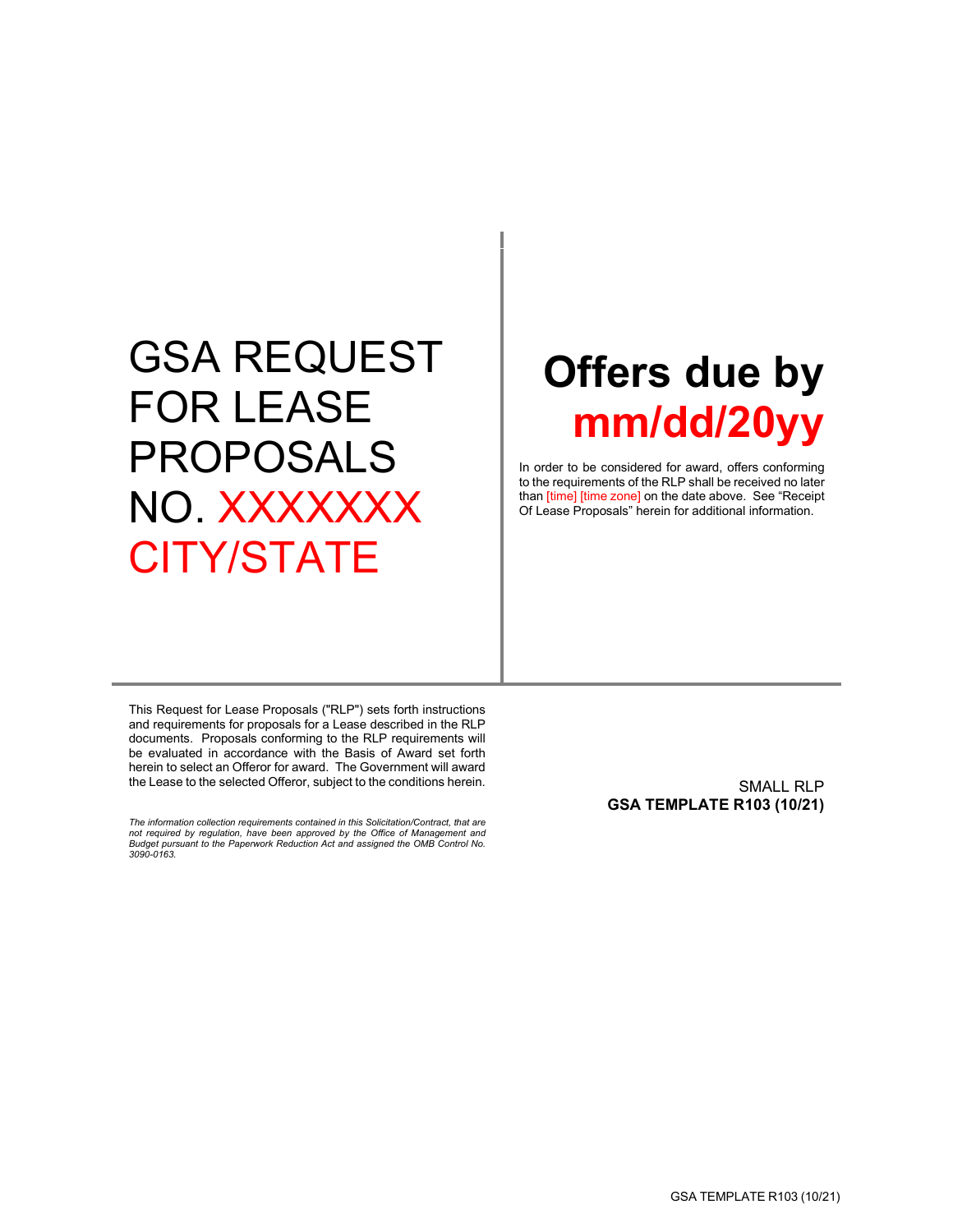# **TABLE OF CONTENTS**

| 1.01 |                                                                                         |  |
|------|-----------------------------------------------------------------------------------------|--|
| 1.02 |                                                                                         |  |
| 1.03 | NORTH AMERICAN INDUSTRY CLASSIFICATION SYSTEM (NAICS) CODE AND SMALL BUSINESS SIZE      |  |
| 1.04 |                                                                                         |  |
|      |                                                                                         |  |
| 2.01 |                                                                                         |  |
| 2.02 |                                                                                         |  |
| 2.03 |                                                                                         |  |
|      |                                                                                         |  |
| 3.01 |                                                                                         |  |
| 3.02 |                                                                                         |  |
| 3.03 |                                                                                         |  |
| 3.04 |                                                                                         |  |
| 3.05 |                                                                                         |  |
| 3.06 |                                                                                         |  |
| 3.07 | HUBZONE SMALL BUSINESS CONCERN: PRICE PREFERENCE AND COMPETITIVE RANGE DETERMINATION    |  |
| 3.08 | HUBZONE SMALL BUSINESS CONCERN ADDITIONAL PERFORMANCE REQUIREMENTS (SMALL) (SEP 2015) 6 |  |
|      |                                                                                         |  |
| 4.01 |                                                                                         |  |
| 4.02 |                                                                                         |  |
| 4.03 |                                                                                         |  |
| 4.04 |                                                                                         |  |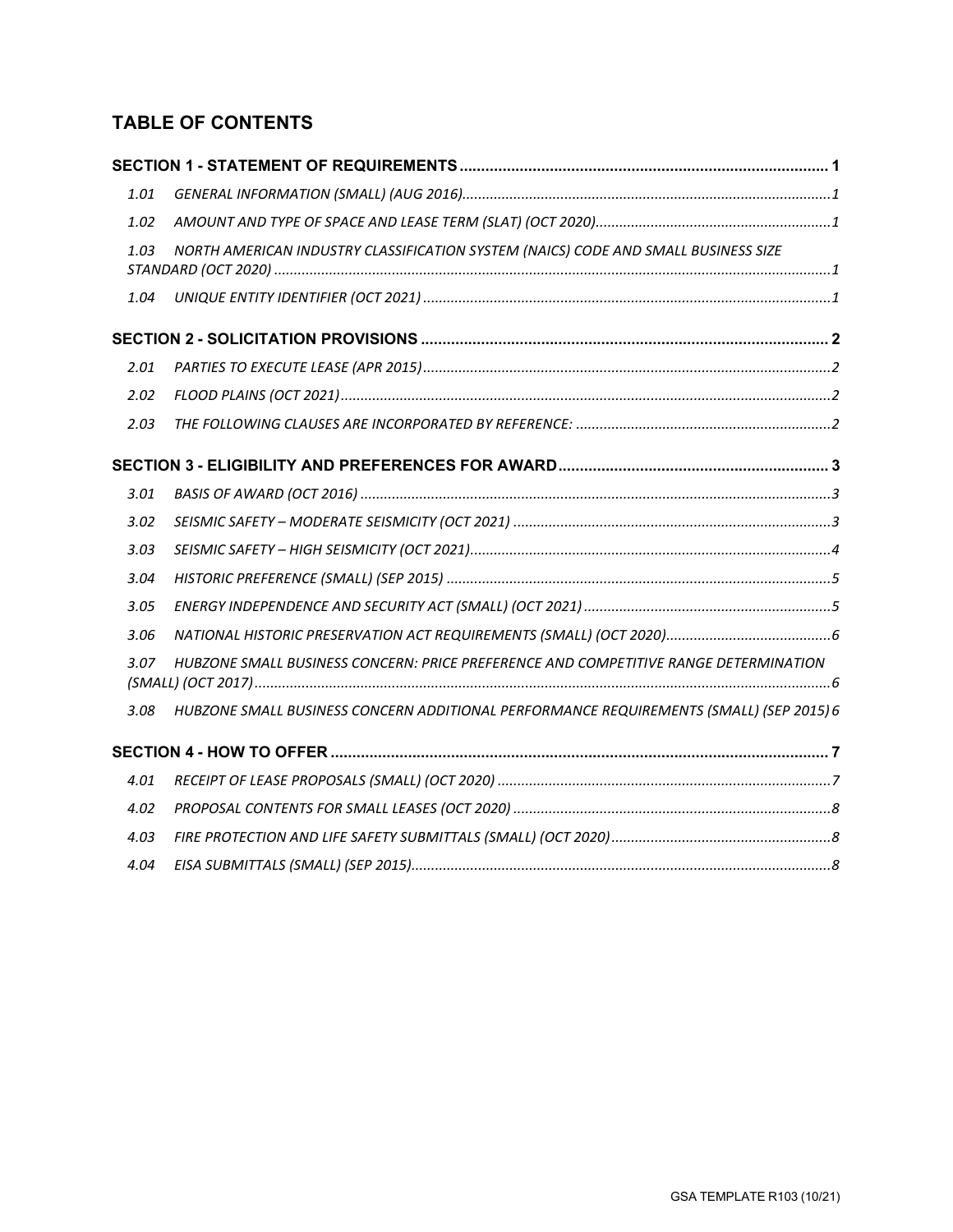# <span id="page-2-0"></span>**SECTION 1- STATEMENT OF REQUIREMENTS**

# <span id="page-2-1"></span>**1.01 GENERAL INFORMATION (SMALL) (AUG 2016)**

- A. This Request for Lease Proposals (RLP) sets forth instructions and requirements for proposals for a Lease described in the RLP documents. The Government will evaluate proposals conforming to the RLP requirements in accordance with the Basis of Award set forth below to select an Offeror for award. The Government will award the Lease to the selected Offeror, subject to the conditions below.
- B. Included in the RLP documents are the GSA Form 3626 (U.S. GOVERNMENT LEASE FOR REAL PROPERTY (Short Form)) which serves as an offer form and lease contract award document Supplemental Lease Requirements document, and GSA Form 3517A (General Clauses).
- C. The Offeror's executed GSA Form 3626 shall constitute a firm offer. No Lease shall be formed until the Lease Contracting Officer (LCO) executes the GSA Form 3626 and delivers a signed copy to the Offeror.

#### **1.02 AMOUNT AND TYPE OF SPACE AND LEASE TERM (SLAT) (OCT 2020)**

<span id="page-2-2"></span>A. The Space shall be located in a modern quality Building of sound and substantial construction with a facade of stone, marble, brick, stainless steel, aluminum or other permanent materials in good condition and acceptable to the LCO**.** If not a new Building, the Space offered shall be in a Building that has undergone, or will complete by occupancy, modernization or adaptive reuse for the Space with modern conveniences.

| CITY, STATE                    |  |
|--------------------------------|--|
| <b>DELINEATED AREA</b>         |  |
| <b>SPACE TYPE(S)</b>           |  |
| MINIMUM SQ. FT. (ABOA)         |  |
| MAXIMUM SQ. FT. (ABOA)         |  |
| <b>RESERVED PARKING SPACES</b> |  |
| (TOTAL)                        |  |
| <b>RESERVED PARKING SPACES</b> |  |
| (SURFACE)                      |  |
| <b>RESERVED PARKING SPACES</b> |  |
| (STRUCTURE)                    |  |
| <b>INITIAL FULL TERM</b>       |  |
| <b>TERMINATION RIGHTS</b>      |  |
| <b>INITIAL FIRM TERM</b>       |  |
| <b>OPTION TERM</b>             |  |
| <b>ADDITIONAL REQUIREMENTS</b> |  |

#### **1.03 NORTH AMERICAN INDUSTRY CLASSIFICATION SYSTEM (NAICS) CODE AND SMALL BUSINESS SIZE STANDARD (OCT 2020)**

- <span id="page-2-3"></span>A. The North American Industry Classification System (NAICS) code for this acquisition is 531120, unless the real property is self-storage (#531130), land (#531190), or residential (#531110).
- B. The small business size standard for the applicable NAICS code is found at [HTTPS://WWW.SBA.GOV/SIZE](https://www.sba.gov/SIZE) STANDARDS.

#### <span id="page-2-4"></span>**1.04 UNIQUE ENTITY IDENTIFIER (OCT 2021)**

*Unique entity identifier* means a number or other identifier used to identify a specific commercial, nonprofit, or Government entity. Se[e WWW.SAM.GOV](http://www.sam.gov/) for the designated entity for establishing unique entity identifiers. If an offeror does not have a unique entity identifier, it should contact the entity designated at www.sam.gov for establishment of the unique entity identifier directly to obtain one.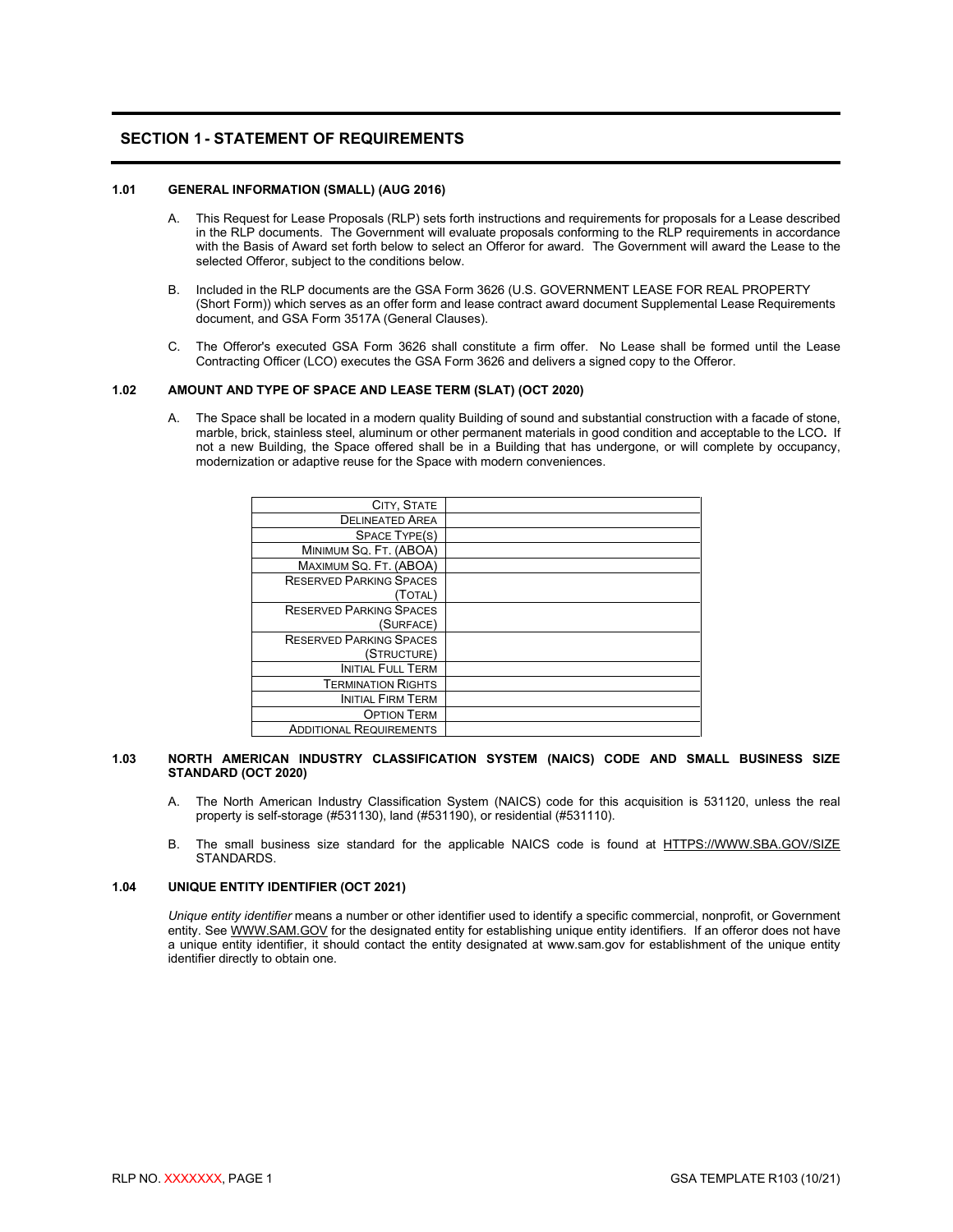# <span id="page-3-0"></span>**SECTION 2- SOLICITATION PROVISIONS**

#### <span id="page-3-1"></span>**2.01 PARTIES TO EXECUTE LEASE (APR 2015)**

- A. If the Lessor is an individual, that individual shall sign the lease. A lease with an individual doing business as a firm shall be signed by that individual, and the signature shall be followed by the individual's typed, stamped, or printed name and the words, "an individual doing business as [insert name of firm]." name and the words, "an individual doing business as
- B. If the Lessor is a partnership, the lease must be signed in the partnership name, followed by the name of the legally authorized partner signing the same, and a copy of either the partnership agreement or current Certificate of Limited Partnership shall accompany the lease.
- C. If the Lessor is a corporation, the lease must be signed in the corporate name, followed by the signature and title of the officer or other person signing the lease on its behalf, duly attested, and, if requested by the Government, evidence of this authority to so act shall be furnished.
- D. If the Lessor is a joint venture, the lease must be signed by each participant in the joint venture in the manner prescribed in paragraphs (a) through (c) of this provision for each type of participant. When a corporation is participating in the joint venture, the corporation shall provide evidence that the corporation is authorized to participate in the joint venture.
- E. If the lease is executed by an attorney, agent, or trustee on behalf of the Lessor, an authenticated copy of the power of attorney, or other evidence to act on behalf of the Lessor, must accompany the lease.

### **2.02 FLOOD PLAINS (OCT 2021)**

<span id="page-3-2"></span>A Lease will not be awarded for any offered Property located within a 100-year floodplain unless the Government has determined that there is no practicable alternative. An Offeror may offer less than its entire site in order to exclude a portion of the site that falls within a floodplain, so long as the portion offered meets all the requirements of this RLP and does not impact the Government's full use and enjoyment of the Premises. If an Offeror intends that the offered Property that will become the Premises for purposes of this Lease will be something other than the entire site as recorded in tax or other property records the Offeror shall clearly demarcate the offered Property on its site plan/map submissions and shall propose an adjustment to property taxes on an appropriate pro rata basis. For such an offer, the Government may determine that the offered Property does not adequately avoid development in a 100-year floodplain.

In addition, a Lease will not be awarded for any offered Property adjacent to 100-year floodplain, where such an adjacency would, as determined by the Government, restrict ingress or egress to the Premises in the event of a flood, unless there is no practicable alternative.

#### <span id="page-3-3"></span>**2.03 THE FOLLOWING CLAUSES ARE INCORPORATED BY REFERENCE:**

552.270-1 - INSTRUCTIONS TO OFFERORS – ACQUISITION OF LEASEHOLD INTERESTS IN REAL PROPERTY (JUN 2011) – ALTERNATE II (MAR 1998)

52.215-5 - FACSIMILE PROPOSALS (OCT 1997)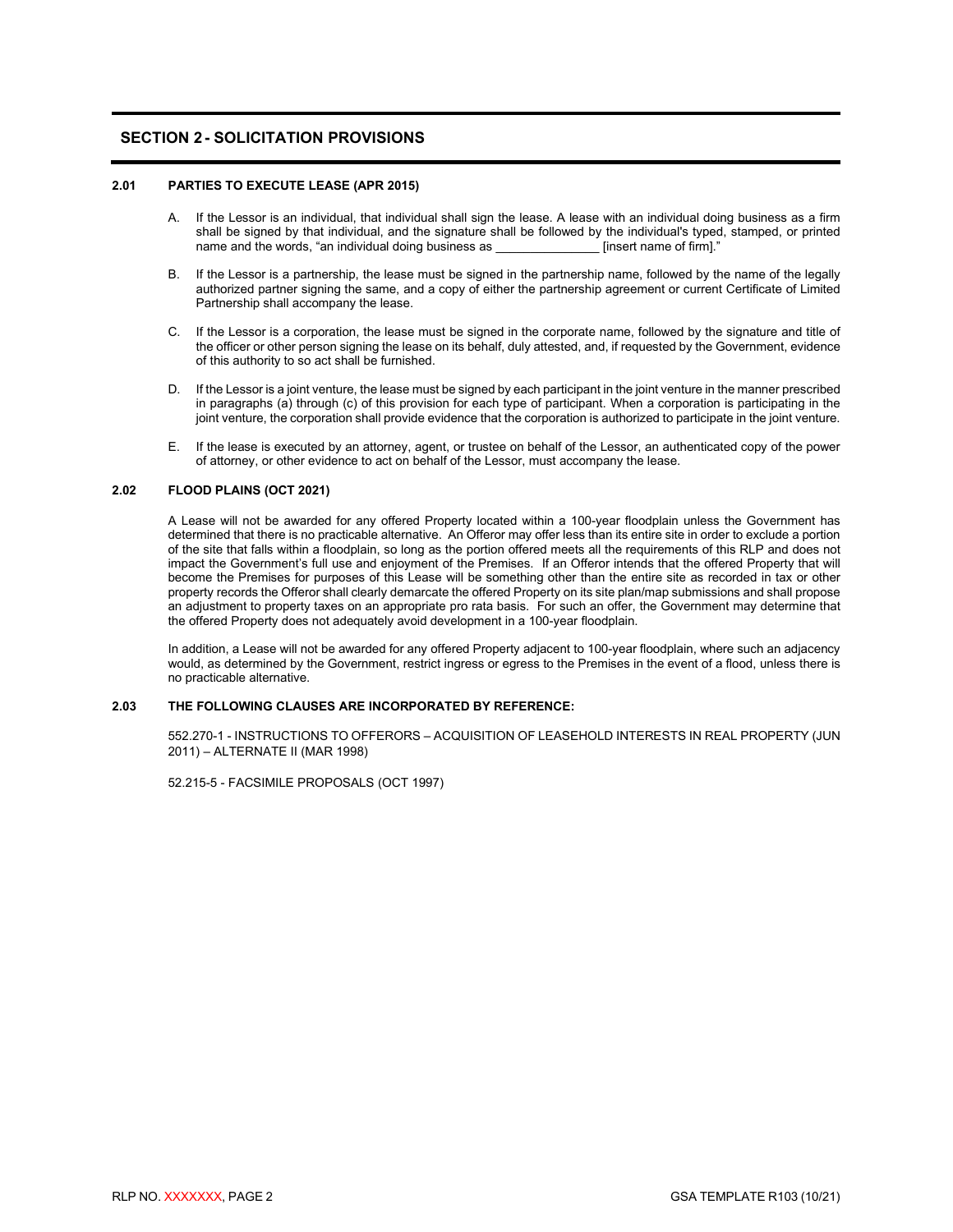# <span id="page-4-0"></span>**SECTION 3- ELIGIBILITY AND PREFERENCES FOR AWARD**

### <span id="page-4-1"></span>**3.01 BASIS OF AWARD (OCT 2016)**

- A. Lowest Price Technically Acceptable Approach. The Lease will be awarded to the responsible Offeror whose offer conforms to the requirements of this RLP and Lease documents and is the lowest priced technically acceptable offer submitted, based on the lowest price per square foot, according to the ANSI/BOMA Z65.1-1996 definition for office area, which means "the area where a tenant normally houses personnel and/or furniture, for which a measurement is to be computed."
- A. Best Value Tradeoff Approach. The Lease will be awarded to the responsible Offeror whose offer will be most advantageous to the Government.
	- 1. The combination of factors below is **[significantly more important than price] [approximately equal in importance to price] [significantly less important than price**]. As proposals become more equal in price, their technical merit becomes more important. Likewise, as technical factors become more equalized, price becomes the most important component.
	- 2. The following award factor(s) will be considered:

| Factor 1 |  |
|----------|--|
| Factor 2 |  |
| Factor 3 |  |
| Factor 4 |  |

B. Price evaluation will be based on the lowest price per square foot, according to the ANSI/BOMA Z65.1-1996 definition for office area, which means "the area where a tenant normally houses personnel and/or furniture, for which a measurement is to be computed."

C. If an offer contains terms taking exception to or modifying any Lease provision, the Government will not be under any obligation to award a Lease in response to that offer.

# <span id="page-4-2"></span>**3.02 SEISMIC SAFETY – MODERATE SEISMICITY (OCT 2021)**

A. The Government intends to award a Lease to an Offeror of a Building that is in compliance with the Seismic Standards. If an offer is received which is in compliance with the Seismic Standards and the other requirements of this RLP, then other offers which do not comply with the Seismic Standards will not be considered. If none of the offers is in compliance with the Seismic Standards, the LCO will make the award to the Offeror whose offer meets the other requirements of this RLP and provides the best value to the Government, taking into account price, seismic safety and any other award factors specified in this RLP.

B. An offered Building will be considered to be in compliance with the Seismic Standards if it meets one of the following conditions:

- 1. The offer includes a representation that the Building will have less than 10,000 ABOA SF of Space leased to the Federal Government upon commencement of the lease term (Seismic Form D),
- 2. The offer includes a Seismic Certificate certifying that the Building is a Benchmark Building (Seismic Form A).
- 3. The offer includes a Seismic Certificate based on a Tier I Evaluation showing that the Building meets the Seismic Standards (Seismic Form B). The submission must include the checklists and backup calculations from the Tier 1 Evaluation.
- 4. The offer includes a Seismic Certificate based on a Tier 2 or Tier 3 Evaluation showing that the Building complies with the Seismic Standards (Seismic Form B). If the certificate is based on a Tier 2 or Tier 3 Evaluation, the data, working papers, calculations and reports from the evaluation must be made available to the Government.
- 5. The offer includes a commitment to retrofit the Building to satisfy all of the Basic Safety Objective requirements of ASCE/SEI 41 (Seismic Form C, Part 1). If the Offeror proposes to retrofit the Building, the offer must include a Tier 1 report with all supporting documents, a narrative explaining the process and scope of retrofit, and a schedule for the seismic retrofit. The Offeror shall provide a construction schedule, concept design for the seismic upgrade, and supporting documents for the retrofit, including structural calculations, drawings, specifications, and geotechnical report to the Government for review and approval prior to award. The documentation must demonstrate the seismic retrofit will meet the seismic standards and be completed within the time frame required.
- 6. The offer includes a pre-award commitment to construct a new Building, using local building codes (Seismic Form C, Part 2).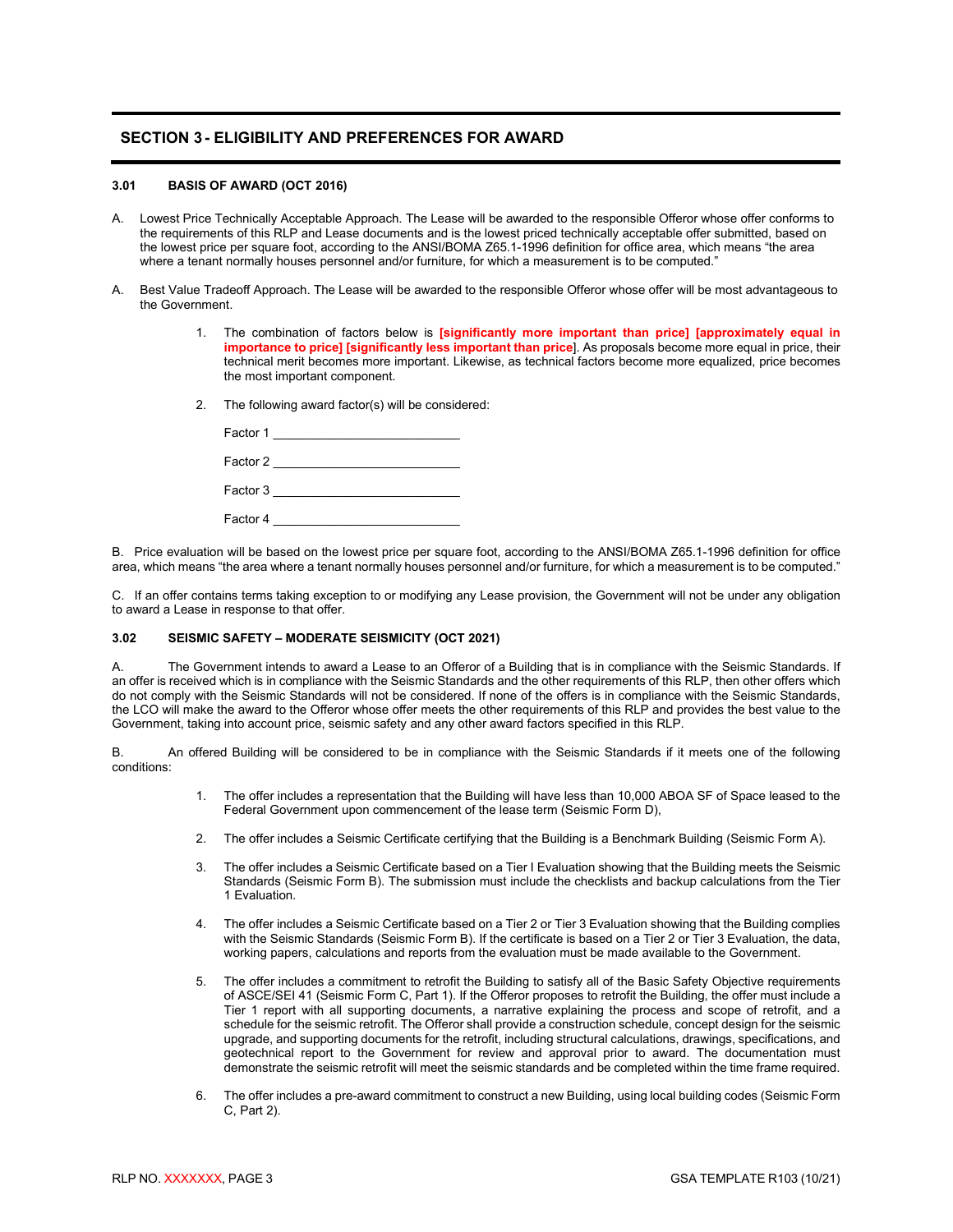C. The LCO may allow an Offeror to submit a Seismic Certificate after the deadline for final proposal revisions. However, the LCO is not obligated to delay award in order to enable an Offeror to submit a Seismic Certificate.

- D. **Definitions.** For the purpose of this paragraph:
	- "ASCE/SEI 31" means the American Society of Civil Engineers standard, Seismic Evaluation of Existing Buildings. You can purchase ASCE/SEI from ASCE at (800) 548-2723 or by visiting [HTTP://WWW.ASCE.ORG/PUBLICATIONS/.](http://www.asce.org/publications/)
	- "ASCE/SEI 41" means American Society of Civil Engineers standard, Seismic Rehabilitation of Existing Buildings. You can purchase ASCE/SEI from ASCE at (800) 548-2723 or by visiting [HTTP://WWW.ASCE.ORG/PUBLICATIONS/.](http://www.asce.org/publications/)
	- "Benchmark Building" means a building that was designed and built, or retrofitted, in accordance with the seismic provisions of the applicable codes specified in Section 1.3.1 of RP 8.
	- Engineer" means a professional engineer who is licensed in Civil or Structural Engineering and qualified in the structural design of buildings. They must be licensed in the state where the property is located.
	- "RP 8" means "*Standards of Seismic Safety for Existing Federally Owned and Leased Buildings ICSSC Recommended Practice 8 (RP 8)*," issued by the Interagency Committee on Seismic Safety in Construction as ICSSC RP 8 and the National Institute of Standards and Technology as NIST GCR 11-917-12. RP 8 can be obtained from [HTTPS://WWW.NIST.GOV/PUBLICATIONS/STANDARDS-SEISMIC-SAFETY-EXISTING-](https://www.nist.gov/publications/standards-seismic-safety-existing-federally-owned-and-leased-buildings-icssc)[FEDERALLY-OWNED-AND-LEASED-BUILDINGS-ICSSC.](https://www.nist.gov/publications/standards-seismic-safety-existing-federally-owned-and-leased-buildings-icssc)
	- "Seismic Certificate" means a certificate executed and stamped by an Engineer on the appropriate Certificate of Seismic Compliance form included with this RLP together with any required attachments.
	- "Seismic Standards" means the requirements of RP 8 Section 2.2 for Life Safety Performance Level in ASCE/SEI 31 or the Basic Safety Objective in ASCE/SEI 41, unless otherwise specified.
	- "Tier 1 Evaluation" means an evaluation by an Engineer in accordance with Chapters 2.0 and 3.0 of ASCE/SEI 31. A Tier 1 Evaluation must include the appropriate Structural, Nonstructural and Geologic Site Hazards and Foundation Checklists.
	- "Tier 2 Evaluation" means an evaluation by an Engineer in accordance with Chapter 4.0 of ASCE/SEI 31.
	- "Tier 3 Evaluation" means an evaluation by an Engineer in accordance with Chapter 5.0 of ASCE/SEI 31.

### <span id="page-5-0"></span>**3.03 SEISMIC SAFETY – HIGH SEISMICITY (OCT 2021)**

A. The Government intends to award a Lease to an Offeror of a Building that is in compliance with the Seismic Standards. If an offer is received which is in compliance with the Seismic Standards and the other requirements of this RLP, then other offers which do not comply with the Seismic Standards must not be considered. If none of the offers is in compliance with the Standards, the LCO will make the award to the Offeror whose offer meets the other requirements of this RLP and provides the best value to the Government, taking into account price, seismic safety and any other award factors specified in this RLP.

B. An offered Building will be considered to be in compliance with the Seismic Standards if it meets one of the following conditions:

- 1. The offer includes a representation that the Premises will be in a one-story Building of steel light frame or wood construction with less than 3,000 ABOA SF of space in the Building (Seismic Form D).
- 2. The offer includes a Seismic Certificate certifying that the Building is a Benchmark Building (Seismic Form A).
- 3. The offer includes a Seismic Certificate based on a Tier I Evaluation showing that the Building meets the Seismic Standards (Seismic Form B). The submission must include the checklists and backup calculations from the Tier 1 Evaluation.
- 4. The offer includes a Seismic Certificate based on a Tier 2 or Tier 3 Evaluation showing that the Building complies with the Seismic Standards (Seismic Form B). If the certificate is based on a Tier 2 or Tier 3 Evaluation, the data, working papers, calculations and reports from the evaluation must be made available to the Government.
- 5. The offer includes a commitment to retrofit the Building to satisfy all of the Basic Safety Objective requirements of ASCE/SEI 41 (Seismic Form C, Part 1). If the Offeror proposes to retrofit the Building, the offer must include a Tier 1 report with all supporting documents, a narrative explaining the process and scope of retrofit and a schedule for the seismic retrofit. The Offeror shall provide a construction schedule, concept design for the seismic upgrade and supporting documents for the retrofit, including structural calculations, drawings, specifications, and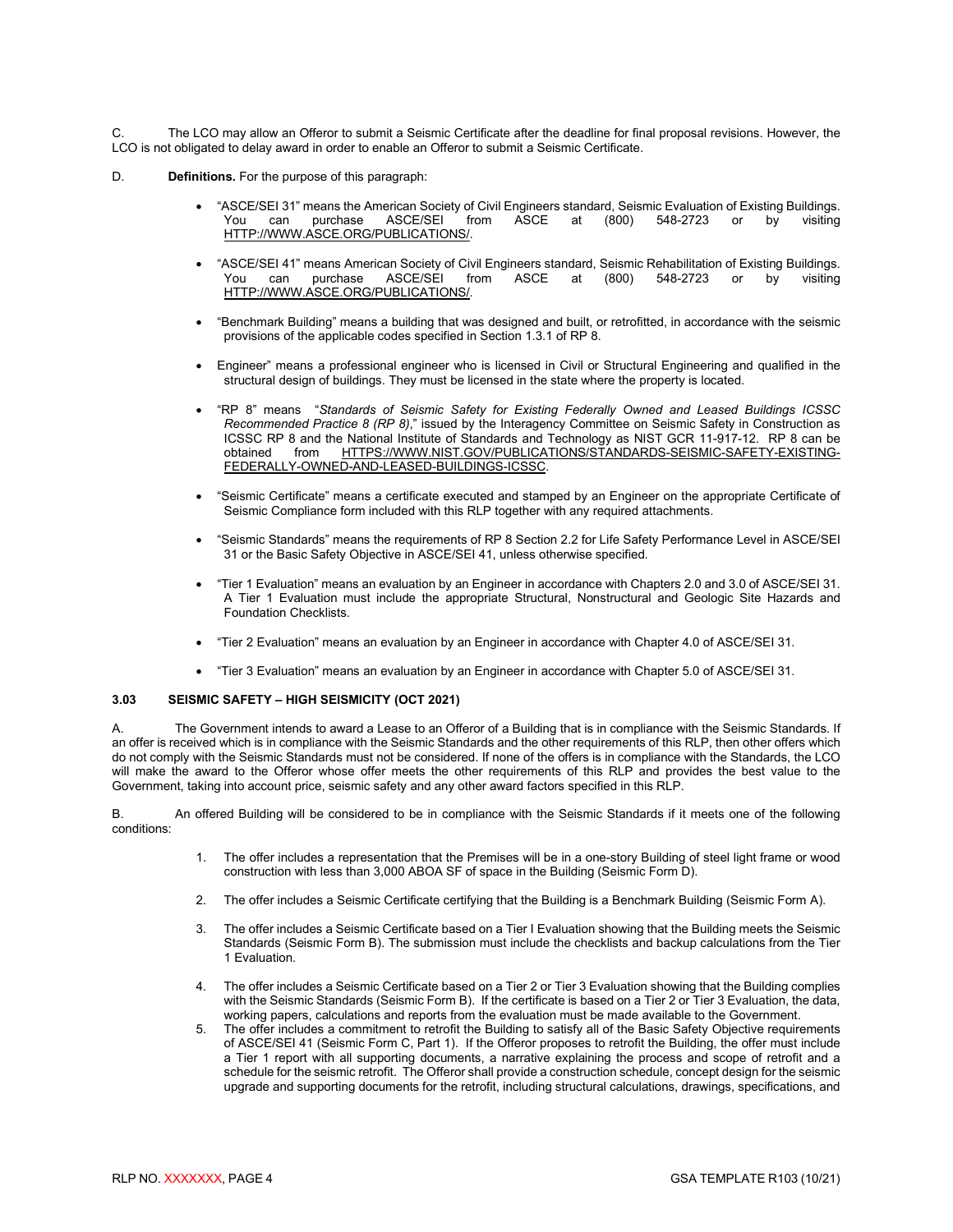geotechnical report to the Government for review and approval prior to award. The documentation must demonstrate the seismic retrofit will meet the seismic standards and be completed within the time frame required.

6. The offer includes a pre-award commitment to construct a new Building, using local building codes (Seismic Form C, Part 2).

The LCO may allow an Offeror to submit a Seismic Certificate after the deadline for final proposal revisions. However, the LCO is not obligated to delay award in order to enable an Offeror to submit a Seismic Certificate.

- D. **Definitions.** For the purpose of this paragraph:
	- "ASCE/SEI 31" means the American Society of Civil Engineers standard, Seismic Evaluation of Existing Buildings. You can purchase ASCE/SEI from ASCE at (800) [HTTP://WWW.ASCE.ORG/PUBLICATIONS/.](http://www.asce.org/publications/)
	- "ASCE/SEI 41" means American Society of Civil Engineers standard, Seismic Rehabilitation of Existing Buildings. You can purchase ASCE/SEI from ASCE at (800) 548-2723 or by visiting [HTTP://WWW.ASCE.ORG/PUBLICATIONS/.](http://www.asce.org/publications/)
	- "Benchmark Building" means a building that was designed and built, or retrofitted, in accordance with the seismic provisions of the applicable codes specified in Section 1.3.1 of RP 8.
	- Engineer" means a professional engineer who is licensed in Civil or Structural Engineering and qualified in the structural design of buildings. They must be licensed in the state where the property is located.
	- "RP 8" means "*Standards of Seismic Safety for Existing Federally Owned and Leased Buildings ICSSC Recommended Practice 8 (RP 8)*," issued by the Interagency Committee on Seismic Safety in Construction as ICSSC RP 8 and the National Institute of Standards and Technology as NIST GCR 11-917-12. RP 8 can be obtained from [HTTPS://WWW.NIST.GOV/PUBLICATIONS/STANDARDS-SEISMIC-SAFETY-EXISTING-](https://www.nist.gov/publications/standards-seismic-safety-existing-federally-owned-and-leased-buildings-icssc)[FEDERALLY-OWNED-AND-LEASED-BUILDINGS-ICSSC.](https://www.nist.gov/publications/standards-seismic-safety-existing-federally-owned-and-leased-buildings-icssc)
	- "Seismic Certificate" means a certificate executed and stamped by an Engineer on the appropriate Certificate of Seismic Compliance form included with this RLP together with any required attachments.
	- "Seismic Standards" means the requirements of RP 8 Section 2.2 for Life Safety Performance Level in ASCE/SEI 31 or the Basic Safety Objective in ASCE/SEI 41, unless otherwise specified.
	- "Tier 1 Evaluation" means an evaluation by an Engineer in accordance with Chapters 2.0 and 3.0 of ASCE/SEI 31. A Tier 1 Evaluation must include the appropriate Structural, Nonstructural and Geologic Site Hazards and Foundation Checklists.
	- "Tier 2 Evaluation" means an evaluation by an Engineer in accordance with Chapter 4.0 of ASCE/SEI 31.
	- "Tier 3 Evaluation" means an evaluation by an Engineer in accordance with Chapter 5.0 of ASCE/SEI 31.

#### <span id="page-6-0"></span>**3.04 HISTORIC PREFERENCE (SMALL) (SEP 2015)**

The Government will give preference to offers of Space in Historic Properties and/or Historic Districts in accordance with GSAR 552.270-2 HISTORIC PREFERENCE (SEPT 2004).

# <span id="page-6-1"></span>**3.05 ENERGY INDEPENDENCE AND SECURITY ACT (SMALL) (OCT 2021)**

A. The Energy Independence and Security Act (EISA) establishes requirements for Government leases relating to energy efficiency standards and potential cost effective energy efficiency and conservation improvements.

B. If the offered Space is not in a Building that has earned the ENERGY STAR® Label within one year prior to the due date for final proposal revisions, Offerors are required to include in their lease proposal an agreement to renovate the Building for all energy efficiency and conservation improvements that it has determined would be cost effective over the Firm Term of the Lease, if any, prior to acceptance of the Space

**NOTE:** Additional information can be found on http:/**/**www.gsa.gov**/**leasing under "Green Leasing."

C. The term "cost effective" means an improvement that will result in substantial operational cost savings to the landlord by reducing electricity or fossil fuel consumption, water, or other utility costs. The term "operational cost savings" means a reduction in operational costs to the landlord through the application of Building improvements that achieve cost savings over the Firm Term of the Lease sufficient to pay the incremental additional costs of making the Building improvements.

D. Instructions for obtaining an ENERGY STAR® Label are provided at http:/**/**www.energystar.gov**/**eslabel (use "Portfolio Manager" to apply). ENERGY STAR® tools and resources can be found at [HTTPS://WWW.ENERGYSTAR.GOV/BUILDINGS/TOOLS-AND-](https://www.energystar.gov/BUILDINGS/TOOLS-AND-RESOURCES)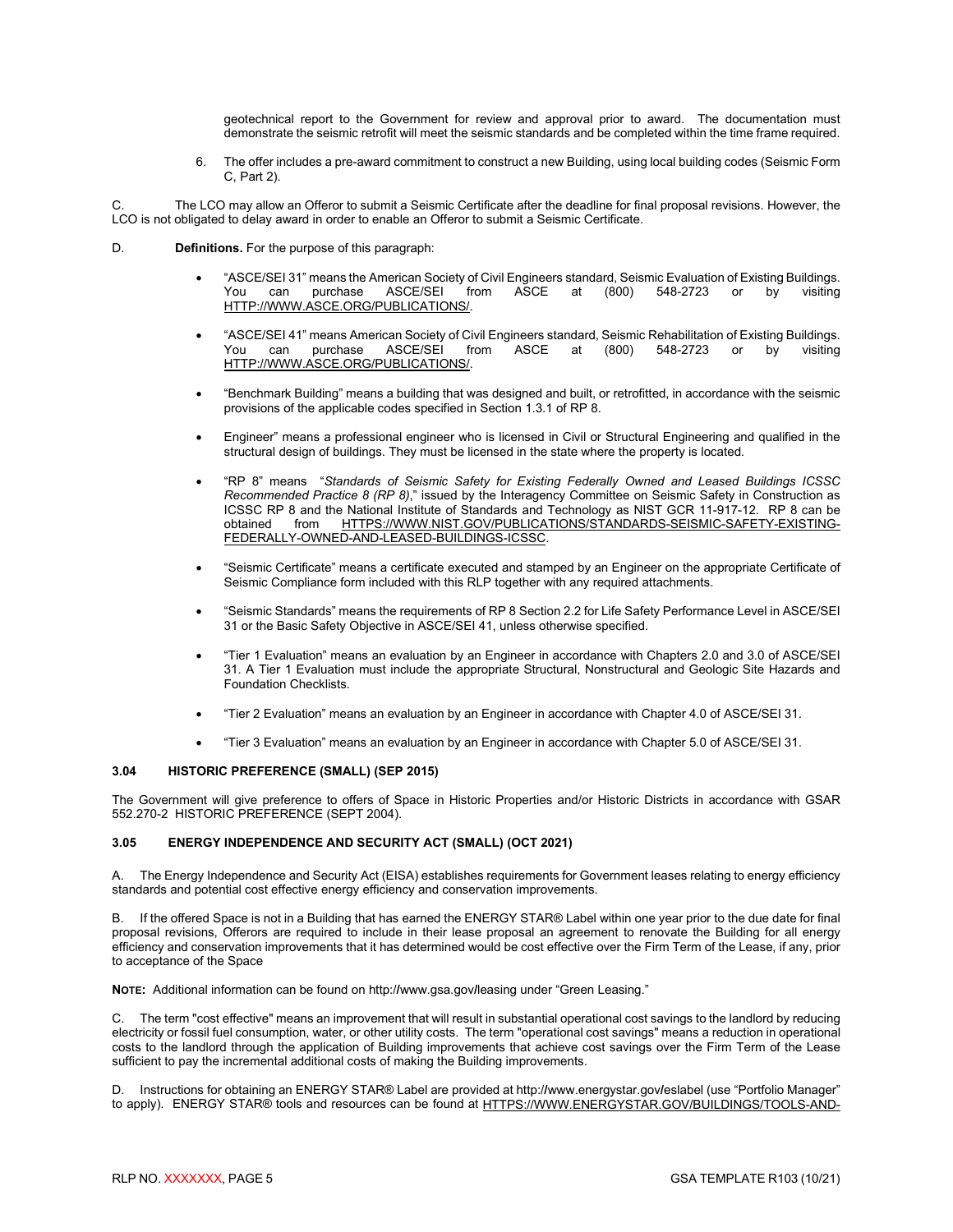[RESOURCES.](https://www.energystar.gov/BUILDINGS/TOOLS-AND-RESOURCES) The ENERGY STAR® Building Upgrade Manual (http:/**/**www.energystar.gov/) and Building Upgrade Value Calculator (http:/**/**www.energystar.gov**/**financialevaluation) are tools which can be useful in considering energy efficiency and conservation improvements to Buildings.

E. If the offered Space is not in a Building that has earned the ENERGY STAR® Label within one year prior to the due date for final proposal revisions, the successful Offeror will be excused from performing any agreed-to energy efficiency and conservation renovations if it obtains the Energy Star Label prior to the Government's acceptance of the Space

E. If no improvements are proposed, the Offeror must demonstrate to the Government using the ENERGY STAR® Online Tools why no energy efficiency and conservation improvements are cost effective. If such explanation is unreasonable, the offer may be rejected.

# <span id="page-7-0"></span>**3.06 NATIONAL HISTORIC PRESERVATION ACT REQUIREMENTS (SMALL) (OCT 2020)**

The Government is responsible for complying with section 106 of the National Historic Preservation Act of 1966, as amended, 54 U.S.C. § 306108 (Section 106An Offeror must allow the Government access to the offered Property to conduct studies in furtherance of the Section 106 compliance. B.

B. If the Government determines that the leasing action could affect historic property, the Offeror of any Property that the Government determines could affect historic property will be required to retain, at its sole cost and expense, the services of a preservation architect who meets or exceeds the *Secretary of the Interior's Professional Qualifications Standards for Historic Architecture*, as amended and annotated and previously published in the Code of Federal Regulations, 36 C.F.R. part 61, and the GSA's Qualification Requirements for Preservation Architects. These standards are available at[: HTTPS://WWW.GSA.GOV/REAL-](https://www.gsa.gov/real-estate/historic-preservation/historic-preservation-policy-tools/preservation-tools-resources/proof-of-competency-other-documentation)[ESTATE/HISTORIC-PRESERVATION/HISTORIC-PRESERVATION-POLICY-TOOLS/PRESERVATION-TOOLS-](https://www.gsa.gov/real-estate/historic-preservation/historic-preservation-policy-tools/preservation-tools-resources/proof-of-competency-other-documentation)[RESOURCES/PROOF-OF-COMPETENCY-OTHER-DOCUMENTATION.](https://www.gsa.gov/real-estate/historic-preservation/historic-preservation-policy-tools/preservation-tools-resources/proof-of-competency-other-documentation)

#### <span id="page-7-1"></span>**3.07 HUBZONE SMALL BUSINESS CONCERN: PRICE PREFERENCE AND COMPETITIVE RANGE DETERMINATION (SMALL) (OCT 2017)**

A. Should the Government conduct discussions, then, prior to eliminating an Offeror that is a HUBZone small business concern (SBC) and which has not waived its entitlement to a price evaluation preference from the competitive range, the LCO shall adjust the evaluated prices of all non-small business Offerors proposed for inclusion in the competitive range by increasing the prices by ten (10) percent, solely for the purpose of determining whether the HUBZone SBC Offeror should be included or excluded from the competitive range. Offerors who are not included in the competitive range will be notified in writing.

B. If after completion of the Price Evaluation, award is proposed to a non-small business Offeror, and there exists as part of the procurement another technically acceptable proposal submitted by a responsible Offeror that is a qualified HUBZone small business concern (SBC) which has not waived its entitlement to a price evaluation preference, the evaluated price of the non-small business Offeror's proposal shall be increased by ten (10) percent, solely for the purpose of determining whether award should be made to the HUBZone SBC Offeror. In such a case, the proposals of the apparently successful non-small business Offeror and the HUBZone SBC Offeror shall be considered in light of the applied price preference, and award made to the lower priced offer. The LCO shall document his/her application of the price preference and further consideration of the offers under this subparagraph.

### <span id="page-7-2"></span>**3.08 HUBZONE SMALL BUSINESS CONCERN ADDITIONAL PERFORMANCE REQUIREMENTS (SMALL) (SEP 2015)**

HUBZone small business concern (SBC) Offeror may elect to waive the price evaluation preference provided in the "HUBZone Small Business Concern: Price Preference and Competitive Range Determination" paragraph. In such a case, no price evaluation preference shall apply to the evaluation of the HUBZone SBC, and the performance of work requirements set forth in Section 1 of the Lease shall not be applicable should the HUBZone SBC be awarded the Lease. A HUBZone SBC Offeror acknowledges that a prospective HUBZone SBC awardee must be a qualified HUBZone SBC at the time of award of this contract in order to be eligible for the price evaluation preference. The HUBZone SBC Offeror shall provide the LCO a copy of the notice required by 13 CFR 126.501 if material changes occur before contract award that could affect its HUBZone eligibility. If it is determined, prior to award, that the apparently successful HUBZone SBC Offeror is not an eligible HUBZone SBC, the LCO will reevaluate proposals without regard to any price preference provided for the previously identified HUBZone SBC Offeror, and make an award consistent with the solicitation and the evaluation factors set forth herein.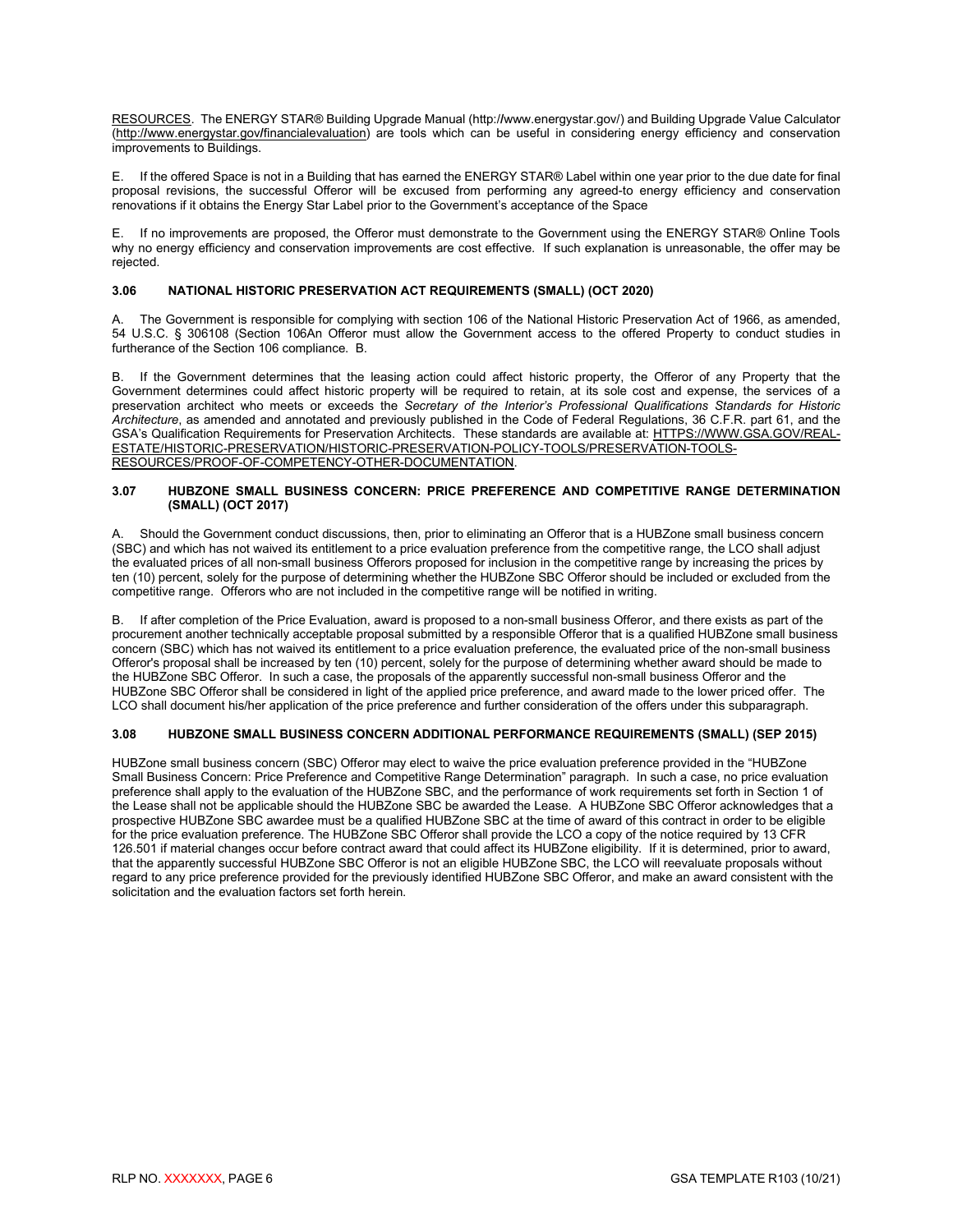# <span id="page-8-0"></span>**SECTION 4- HOW TO OFFER**

#### <span id="page-8-1"></span>**4.01 RECEIPT OF LEASE PROPOSALS (SMALL) (OCT 2021)**

A. Offeror is authorized to transmit its lease proposal as an attachment to an email. Offeror's email shall include the name, address and telephone number of the Offeror, and identify the name and title of the individual signing on behalf of the Offeror. Offeror's signed Lease proposal must be saved in a generally accessible format (such as portable document format (pdf)), which displays a visible image of all original document signatures, and must be transmitted as an attachment to the email. Only emails transmitted to, and received at, the GSA email address identified in the RLP will be accepted. Offeror submitting a Lease proposal by email shall retain in its possession, and make available upon GSA's request, its original signed proposal. Offeror choosing not to submit its proposal via email may still submit its lease proposal, by United States mail, or other express delivery service of Offeror's choosing.

B. In order to be considered for award, offers conforming to the requirements of the RLP shall be received no later than **[time] [time zone**] on the date specified below at the following designated office and address, or email address:

| Date:           |  |
|-----------------|--|
| Office Address: |  |
| Email Address:  |  |

C. Offers sent by United States mail or hand delivered (including delivery by commercial carrier) shall be deemed late if delivered to the address of the office designated for receipt of offers after the date and time established for receipt of offers.

D. Offers transmitted through email shall be deemed late if received at the designated email address after the date and time established for receipt of offers unless it was received at the initial point of entry to the Government infrastructure not later than 5:00 p.m. one Working Day prior to the date specified for receipt of proposals.

E. Offers may be also deemed timely if there is acceptable evidence to establish that it was received at the Government installation designated for receipt of proposals and was under the Government's control prior to the time set for receipt of proposals; or if it was the only proposal received.

F. There will be no public opening of offers, and all offers will be confidential until the Lease has been awarded. However, the Government may release proposals outside the Government such as to support contractors to assist in the evaluation of offers. Such Government contractors shall be required to protect the data from unauthorized disclosure.

G. Due to COVID-19 pandemic conditions, an on-site physical tour of the offered Property may not be practical. At the LCO's discretion, additional Offer submittals may be requested to include pictures, video(s), and/or a building representative conducting a walkthrough with a virtual or online meeting option provided by GSA. In these instances, additional guidance will be more particularly set forth by the LCO.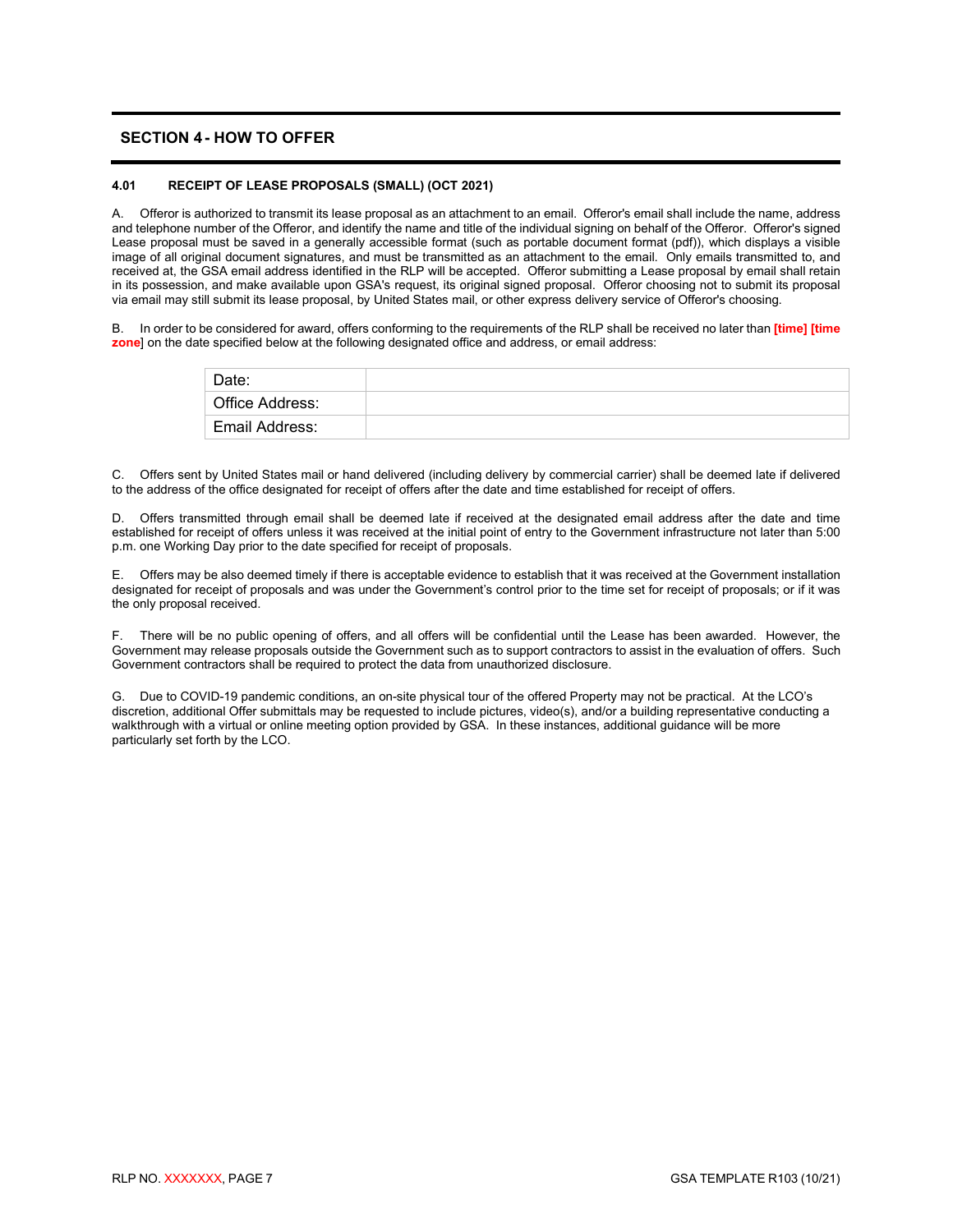# <span id="page-9-0"></span>**4.02 PROPOSAL CONTENTS FOR SMALL LEASES (OCT 2020)**

The proposal shall consist of the following documents:

| <b>DOCUMENT NAME OR DESCRIPTION</b>                                                                                                                                                                           |  |  |  |
|---------------------------------------------------------------------------------------------------------------------------------------------------------------------------------------------------------------|--|--|--|
| U.S. Government Lease For Real Property (Short Form) (GSA Form 3626), completed and signed by Offeror                                                                                                         |  |  |  |
| Supplemental Lease Requirements                                                                                                                                                                               |  |  |  |
| Agency Specific Requirements, Dated X, initialed by Offeror                                                                                                                                                   |  |  |  |
| Security Requirements, initialed by Offeror                                                                                                                                                                   |  |  |  |
| Fire Protection and Life Safety information and documents (See applicable Fire Protection and Life Safety<br>paragraphs)                                                                                      |  |  |  |
| Auto CAD or scaled floor plans delineating the Premises proposed by the Offeror                                                                                                                               |  |  |  |
| Seismic Form(s)                                                                                                                                                                                               |  |  |  |
| Historic Property information and documentation, if applicable, per the Historic Preference paragraph                                                                                                         |  |  |  |
| Registration in the System for Award Management (SAM) prior to the Lease Award Date, including completion<br>of all required representations and certifications. This registration service is free of charge. |  |  |  |
| EISA compliance information (See applicable Energy Independence and Security Act paragraphs)                                                                                                                  |  |  |  |
| Evidence of ownership or control of Building or site, including a copy of the Property deed                                                                                                                   |  |  |  |
| Authorization from the ownership entity to submit an offer on the ownership entity's behalf, if the offeror is not                                                                                            |  |  |  |
| the owner of the Property                                                                                                                                                                                     |  |  |  |
| Proof of signing authority (see GSA Form 3516A, Solicitation Provisions)                                                                                                                                      |  |  |  |
| Small Business Subcontracting Plan, if applicable                                                                                                                                                             |  |  |  |
| FAR 52.204-24, Representation Regarding Certain Telecommunications and Video Surveillance Services or                                                                                                         |  |  |  |
| Equipment (AUG 2020)                                                                                                                                                                                          |  |  |  |
| Offeror's Rate for Routine Cleaning and Disinfection Requirements                                                                                                                                             |  |  |  |

#### <span id="page-9-1"></span>**4.03 FIRE PROTECTION AND LIFE SAFETY SUBMITTALS (SMALL) (OCT 2020)**

A. The Offeror must submit the Fire Protection and Life Safety (FPLS) Submittal Information in A.1 through A.5, unless the Building meets either exemption in sub-paragraph B or C below.

- 1. Completed GSA Form 12000, Prelease Fire Protection and Life Safety Evaluation for an Office Building (Part A or Part B, as applicable).
- 2. A copy of the previous year's fire alarm system maintenance record showing compliance with the requirements in NFPA 72 (if a system is installed in the Building).
- 3. A copy of the previous year's automatic fire sprinkler system maintenance record showing compliance with the requirements in NFPA 25 (if a system is installed in the Building).
- 4. Computer generated plans set to 1/8" = 1'-0" (preferred). Plans submitted for consideration shall include floor plan(s) for which Space is being offered and floor plan(s) of the floor(s) of exit discharge (e.g., street level(s)). Each plan submitted shall include the locations of all exit stairs, elevators, and the Space(s) being offered to the Government. In addition, where Building exit stairs are interrupted or discontinued before the level of exit discharge, additional floor plans for the level(s) where exit stairs are interrupted or discontinued must also be provided.
- 5. A valid Building Certificate of Occupancy (C of O) issued by the local jurisdiction. If the Building C of O is not available or the local jurisdiction does not issue a Building C of O, provide a report prepared by a licensed fire protection engineer with their assessment of the Building regarding compliance with all applicable local Fire Protection and Life Safety-related codes and ordinances.

B. If the Space offered is 10,000 RSF or less in area and is located on the 1st floor of the Building, Offeror is not required to submit to GSA the Fire Protection and Life Safety (FPLS) Submittal Information listed in A.1 through A.5 above.

C. If the Offeror provides a Building C of O obtained under any edition of the International Building Code (IBC), and the offered Space meets or will meet all the requirements of the Lease with regard to Means of Egress, Automatic Fire Sprinkler System, and Fire Alarm System prior to occupancy, then Offeror is not required to submit to GSA the FPLS Submittal Information in A.1 through A.5 above.

#### <span id="page-9-2"></span>**4.04 EISA SUBMITTALS (SMALL) (SEP 2015)**

No later than the due date for final proposal revisions, the Offeror must submit to the LCO:

1. Evidence of an Energy Star® label obtained within the 12 months prior to the due date of final proposal revisions, or